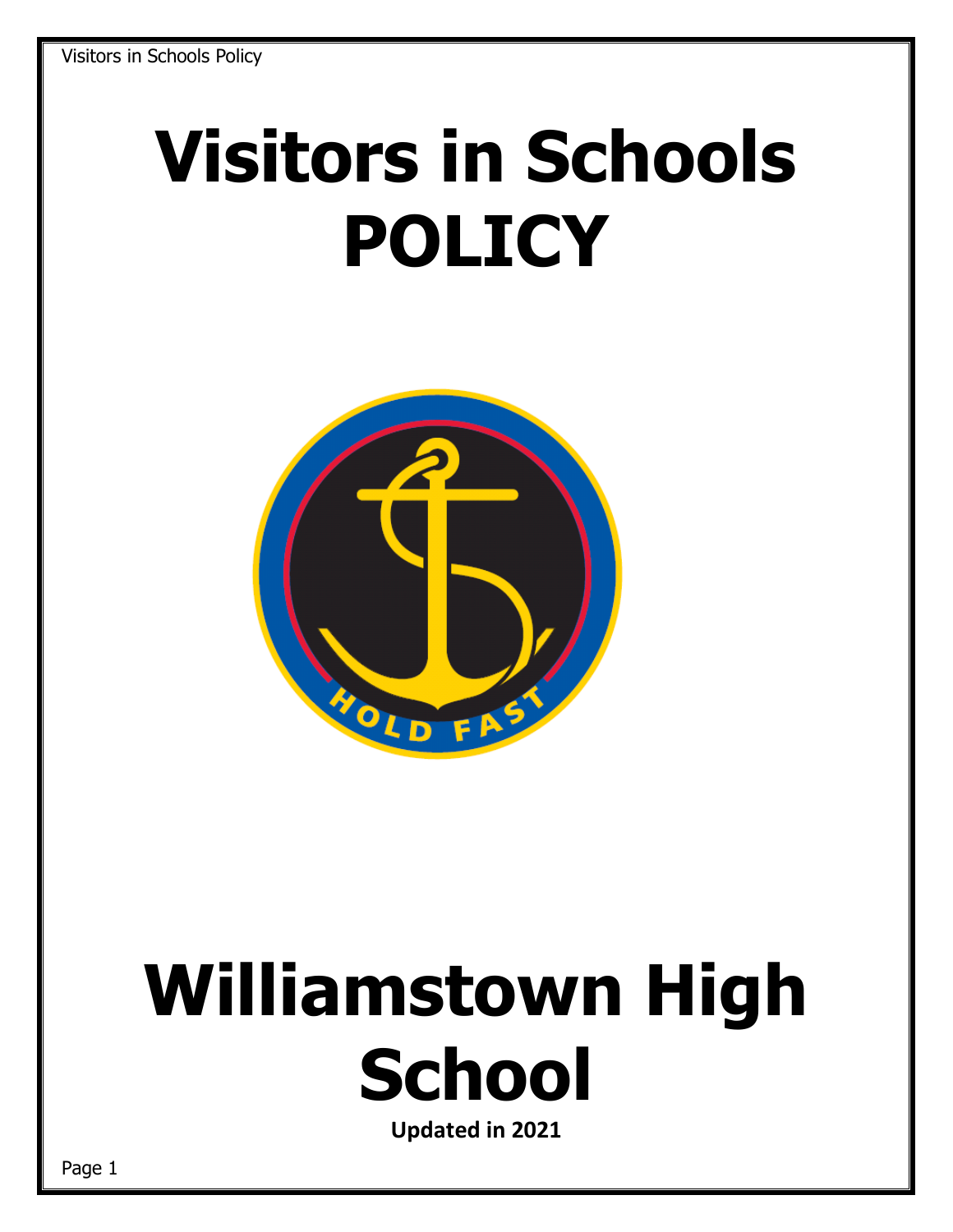### **Visitors in School Policy**

#### **1. Rationale**

 Williamstown High School (WHS) strives to create an open and inclusive school community, and encourages parents and carers to be actively involved in their child's development and education. We also strive to foster strong partnerships with local community services, schools and other organisations.

#### **2. Purpose**

To provide a safe and secure learning and teaching environment for students and staff by establishing processes to monitor and manage visitors to Williamstown High School.

#### **3. Implementation**

Williamstown High School is not a public place. The principal has the authority to permit or deny entry to school grounds, and encourages all visitors to familiarise themselves with our school's v*alues.* 

From time to time, different members of the public may visit our school. Visitors may include, but are not limited to:

- **Parents**
- Volunteers
- Prospective parents, students and employees
- Invited speakers, sessional instructors and others addressing learning and development
- Public officials (e.g. Members of Parliament, local councillors)
- Persons conducting business e.g. uniform suppliers, booksellers, official school photographers, commercial salespeople
- Tradespeople
- Children's services agencies
- Talent scouts
- Department of Health and Human Services workers
- Victoria Police
- Persons authorised to enter school premises (e.g. Worksafe inspectors, health officers etc.)
- Other Department of Education and Training staff (including allied health staff) or contractors
- NDIS therapists or other allied health or health practitioners

#### **4. Specific procedures**

#### **Sign in procedure**

All visitors to Williamstown High School are required to report to the school office on arrival. Visitors must:

- Record their name, signature, date and time of visit and purpose of visit on the Compass Kiosk.
- Provide proof of identification to office staff upon request.
- Produce their valid Working with Children Check where required by this policy (see below).
- Follow instruction from school staff and abide by all relevant policies relating to appropriate conduct on school grounds including; Child Safety Code of Conduct, Sexual Harassment Policy, Workplace Bullying Policy, Respect for School Staff, Statement of Values.
- Return to the office upon departure, sign out.

WHS will ensure that our school's Child Safety Code of Conduct/Child Safety Statement of Commitment are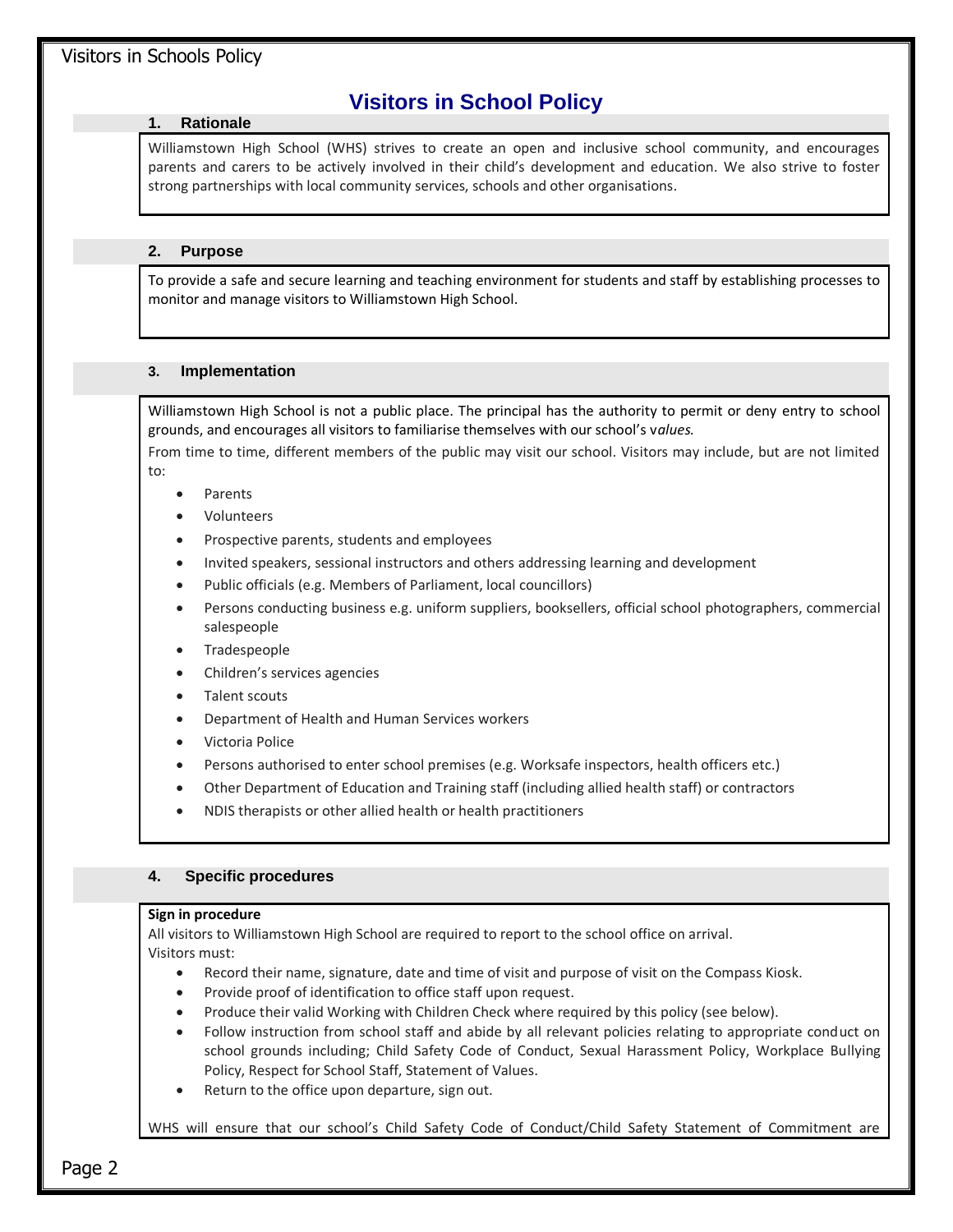available and visible to visitors when they sign in.

**Requirements for visitors to produce a valid Working with Children Check (WWC) card**

All visitors who are engaged in **child-related work** (see definition above) must have a valid WWC Check.

In some circumstances, visitors to Williamstown High School who are **not** engaged in child-related work will also be required to produce a valid WWC Check depending on the particular circumstances of their visit. For example, WHS will require a valid WWC Check for:

- **Visitors who will be working regularly with children** during the time they are visiting, even though direct contact with children is not a central part of their normal duties.
- **Visitors (e.g. contractors)**, who will regularly be performing work at the school and in circumstances where they will be performing their work in an area where they will be unsupervised and around children.

Further background checks, including references, may also be requested at the discretion of the principal.

Visitors who will be working in areas away from students (e.g. a visiting auditor who will be located in the front office with administration staff) or who will be supervised and accompanied by a staff member during their visit (e.g. a Member of Parliament, a journalist, a prospective parent on a school tour) will not be required to have a WWC Check).

Sworn Victoria Police officers or sworn Australian Federal Police officers are exempt from requiring a WWC Check, but may be asked to verify that they are sworn officers by providing proof of identification.

#### **Invited speakers and presenters**

On occasion, WHS may invite external speakers or providers to deliver incursions, presentations, workshops and special programs for our students. Consistent with Department of Education and Training requirements, WHS will:

- Ensure that the content of presentations and programs by external providers contributes to the educational development of our students and is consistent with curriculum objectives
- Ensure that any proposed visit, programs or content delivered by visitors complies with the requirement that education in Victorian government schools is secular and is consistent with the values of public education, Department policies and the *Education and Training Reform Act 2006* (Vic). In particular, programs delivered by visitors are to be delivered in a manner that supports and promotes the principles and practice of Australian democracy including a commitment to:
	- o Elected government
	- o The rule of law
	- o Equal rights for all before the law
	- o Freedom of religion, speech and association
	- o The values of openness and tolerance
	- o Respect the range of views held by students and their families.

#### **Parent visitors**

We understand that there may occasionally be a reason why a parent or carer may want to speak to or see their child at school, during school hours.

If there is a particular pressing or unavoidable issue that cannot wait until the end of the school day, we ask that parents or carers call the school office to make the request to speak to or see their child during school hours.

We also ask that parents avoid arranging to visit their children at school wherever possible, as this can cause inappropriate disruptions to the school day.

All parents or carers who visit our school during school hours, other than for the purposes of school pick ups and drop offs or for specific school events (e.g. parent teacher interviews, concerts, assemblies etc.), are required to sign in as a visitor at the school office.